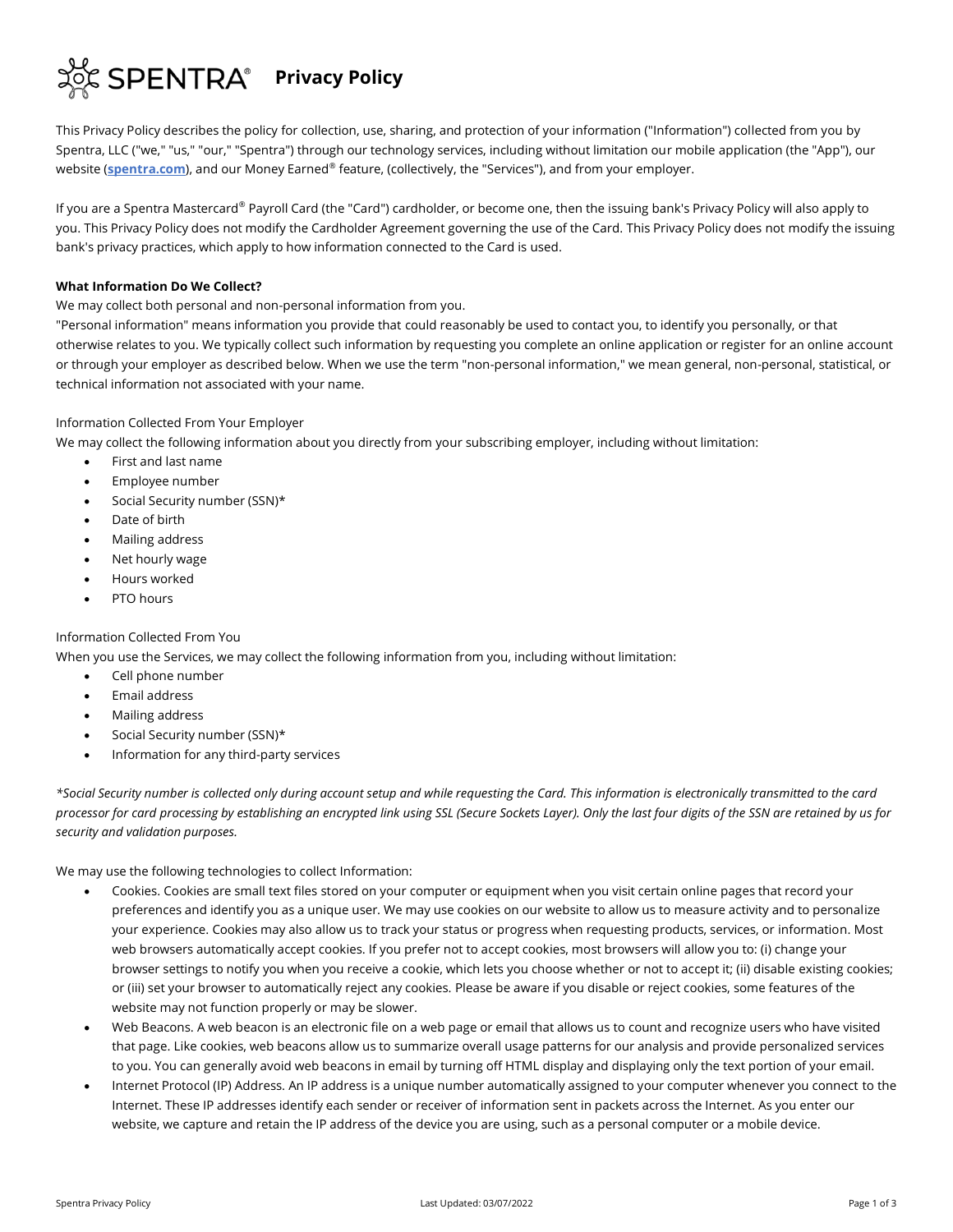• Location and Usage Information. If you use our mobile application or access the website using a mobile device, we may collect information concerning your location, when a mobile application is launched, individual session lengths, or why a mobile application may not be working.

## **How Is Your Information Used?**

Your Information is used to personalize your experience and help us to better respond to your individual needs, to improve our website, to improve customer service and more effectively respond to your customer service requests and support needs, to provide system notification, and to administer site features. Your information, whether public or private, will not be sold, exchanged, transferred, or given to any other company for any reason whatsoever without your consent, other than as set out in this Privacy Policy.

We may use your Information to:

- Verify the status of your eligibility for our Services, including continuing employment with your subscribing employer and availability of your earned but unpaid wages;
- Improve customer service by responding to your inquiries about our Services, such as a request to reset your password;
- Fulfill your request for our Services and third-party services;
- Offer you other services we believe may be of interest to you; and
- Personalize our Services, such as providing you the history of your transactions or prefilling form fields for the various Services within the App for your convenience.

## **How Is Your Information Shared?**

Your Information will not be sold, exchanged, transferred, or given to anyone for any reason whatsoever without your consent; however, we may disclose your Information:

- To third parties approved by us as service providers for fulfillment of your request for our Services and for third-party services. Such third parties shall not have an independent use of the Information we disclose to them and shall adhere to the rules set forth in this Privacy Policy.
- To respond as required by law such as to comply with a subpoena or similar legal process, respond to a government request, or as otherwise required by law;
- When we believe in good faith that disclosure is necessary to protect our rights, protect your safety or the safety of others, or investigate suspected fraud.

#### **How Can You Make Changes to Your Information?**

You may correct certain Information via your user account, if allowed. For changes to your Information not allowed via your user account, you will need to contact your employer and/or card processor (as applicable) and send an email that includes your contact information to **[support@spentra.com](mailto:support@spentra.com)**. You may choose not to use our Services, but even after you stop using the Services, we may retain archived copies of Information about you for a period of time consistent with applicable law.

## **How Do We Protect Your Information?**

We are committed to safeguarding the confidentiality of your Information. We provide physical, electronic, and procedural safeguards to protect your Information such as password-protected systems, SSL technology to ensure your Information is fully encrypted and transferred securely, and active monitoring of our technology assets for protection from intrusion and external vulnerabilities. We limit access to Information to authorized employees and contractors who need to know that Information in order to fulfill your request for our Services.

## **Privacy Policy Changes**

This Privacy Policy may be updated from time to time for any reason. Any changes to the Privacy Policy shall be posted in the App. You are advised to consult this Privacy Policy regularly for any changes. Your continued use of the Services following any such change constitutes your acceptance of and your agreement to be bound by the Privacy Policy as modified. The "Last Updated" date of this Privacy Policy will indicate when the change became effective. Changes to this Privacy Policy shall apply only to Information collected after the date of such change.

## **Children**

We do not knowingly collect, use, or disclose personal information from children under the age of 13 on the site. This site is not directed to children under 13. If you are under the age of 13, please do not provide any personal information to us. If we become aware we have collected personal information from a child under the age of 13, we will make commercially reasonable efforts to delete such information from our database.

#### **Limitation**

We are committed to protecting your Information and endeavor to provide reasonable security for it. However, no security system can prevent all potential security breaches and some privacy issues may be unintentionally missed. Spentra cannot guarantee error-free performance and is